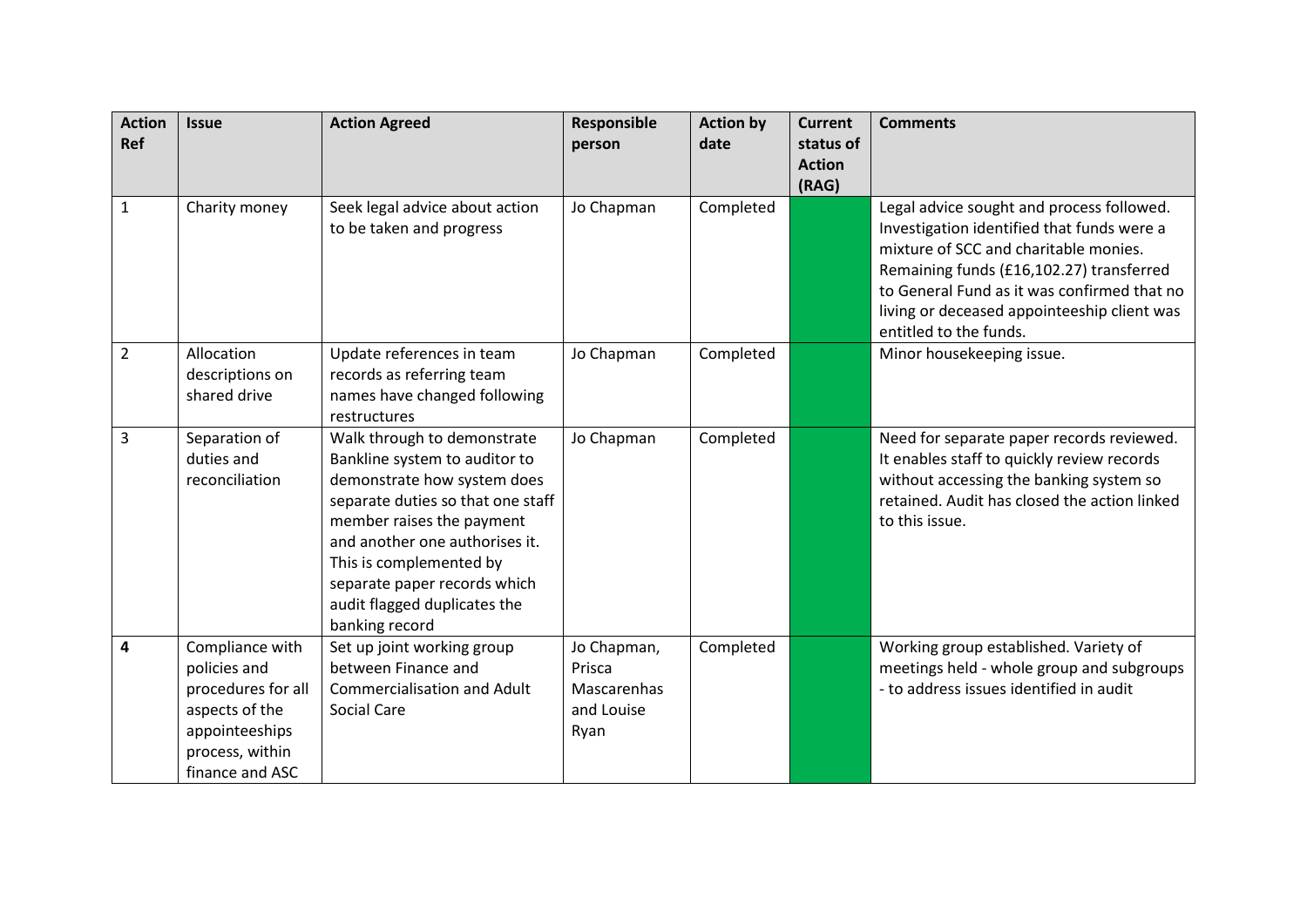| 5 | <b>Emergency and</b><br>extra money<br>requests | Track extra money requests by<br>including detail on case notes.<br>Working group to review<br>emergency payment<br>procedures | Jo Chapman,<br>Prisca<br>Mascarenhas<br>and Louise<br>Ryan | Completed | Review of forms and process complete.<br>Detail on case notes re: extra money<br>requests implemented immediately flagged<br>by audit. New extra/ emergency payment<br>request form devised and uploaded to<br>intranet. Weekly team meetings held with<br>Client Monies Team to ensure all necessary<br>information being captured and uploaded<br>to client folders.                                                                                                                                                                                                                                                 |
|---|-------------------------------------------------|--------------------------------------------------------------------------------------------------------------------------------|------------------------------------------------------------|-----------|------------------------------------------------------------------------------------------------------------------------------------------------------------------------------------------------------------------------------------------------------------------------------------------------------------------------------------------------------------------------------------------------------------------------------------------------------------------------------------------------------------------------------------------------------------------------------------------------------------------------|
| 6 | Previous audit<br>actions                       | Review previous audits to<br>identify any patterns                                                                             | Vanessa<br>Shahani                                         | Completed | 13/14, 17/18, 18/19 and 20/21 audits were<br>reviewed. Over time the service has been<br>managed by Finance, ASC and Finance &<br>Commercialisation (Income and<br>Expenditure).<br>Audits were reviewed to assess which<br>improvement actions were highlighted in all<br>four audits, in at least two audits as well as<br>identifying which actions were resolved.<br>One audit was reasonable assurance, one<br>limited, two no assurance. The one audit<br>with reasonable assurance resulted from<br>time limited additional resource being<br>brought in to address concerns highlighted<br>in the 17/18 audit. |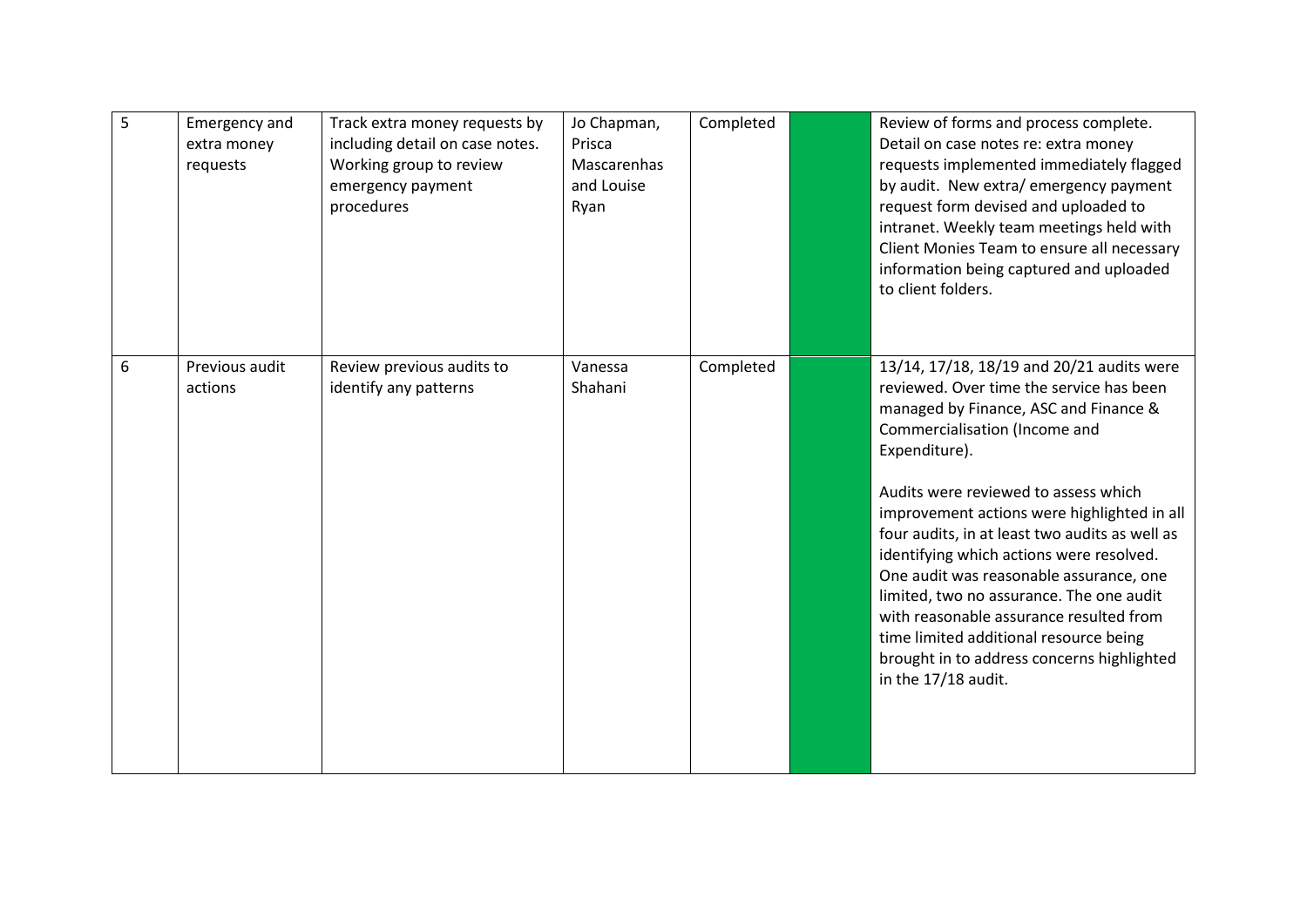|                |                                                                       |                                                                                                      |            |           | Issues that repeat across all or most of the<br>audits are:<br>• Referring clients to the County Council<br>• Lack of a charging policy<br>• Need for client case management system<br>• Dealing promptly with the affairs of<br>clients who have died<br>• Ensuring accurate records kept of<br>emergency and extra payments Implicit in<br>these issues is the need for improved clarity<br>of roles and responsibilities of the different<br>teams involved in providing the service and<br>ensuring it is sufficiently resourced. |
|----------------|-----------------------------------------------------------------------|------------------------------------------------------------------------------------------------------|------------|-----------|---------------------------------------------------------------------------------------------------------------------------------------------------------------------------------------------------------------------------------------------------------------------------------------------------------------------------------------------------------------------------------------------------------------------------------------------------------------------------------------------------------------------------------------|
| 6              | SLA with Fraser<br>and Fraser<br>(deceased clients<br>no next of kin) | Agree SLA with Fraser and<br>Fraser, complement with use of<br>government's Bona Vacantia<br>service | Jo Chapman | Completed | SLA agreed and government service being<br>used.                                                                                                                                                                                                                                                                                                                                                                                                                                                                                      |
| $\overline{7}$ | Carry out risk<br>assessment                                          | Seek advice from Information<br>Solicitor as process suggested<br>by auditor does not exist in SCC.  | Jo Chapman | Completed | Advice sought and agreed to complete<br>DPIA. Primary data owned by ASC. Action<br>from DPIA to issue privacy notices to next of<br>kin and care managers completed. Easy<br>read privacy notice also developed for<br>clients. Privacy notice published on SCC<br>website. Information Solicitor confirmed<br>this is sufficient.                                                                                                                                                                                                    |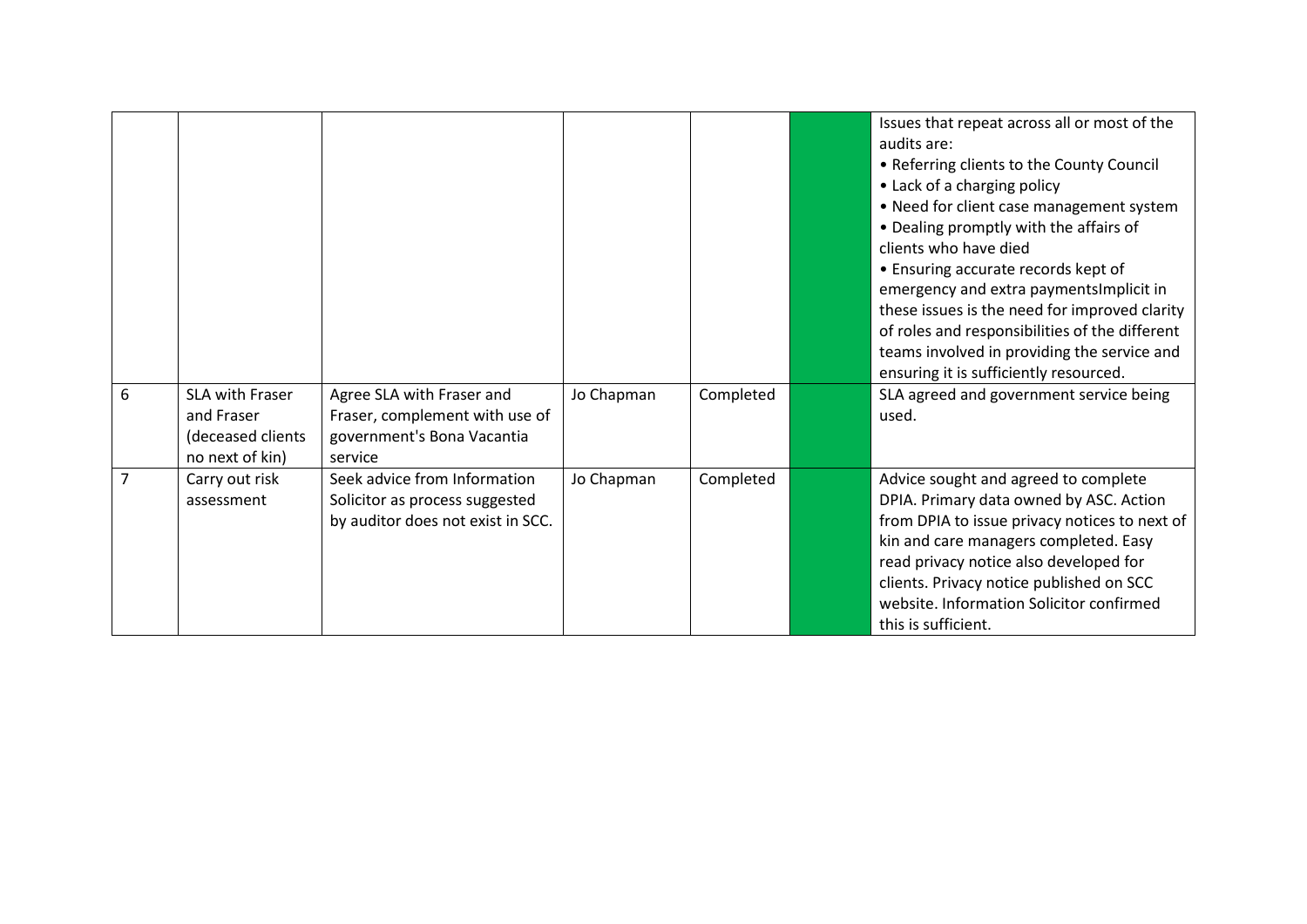| 8  | Accounts of<br>deceased clients      | Institute procedure to review<br>accounts regularly and where<br>no NOK identified then use<br>government service or Fraser | Jo Chapman                           | Completed<br>and<br>ongoing | New procedures in place. Accounts of<br>deceased clients reviewed monthly.<br>Advertised on government Bona Vacantia<br>website. Attracting interest from other                                                                                                                                                                                                                                                                                                                    |
|----|--------------------------------------|-----------------------------------------------------------------------------------------------------------------------------|--------------------------------------|-----------------------------|------------------------------------------------------------------------------------------------------------------------------------------------------------------------------------------------------------------------------------------------------------------------------------------------------------------------------------------------------------------------------------------------------------------------------------------------------------------------------------|
|    |                                      | and Fraser                                                                                                                  |                                      |                             | tracing agents. Service Manager exploring<br>how cases can be shared with numerous<br>agents in effort to close down cases more<br>quickly. A number of accounts with low<br>values (under £500, some as low as 42<br>pence) are being reviewed by Fraser and<br>Fraser. 24 cases with a total value of<br>£7442.55 were referred to Fraser and<br>Fraser to trace beneficiaries. This so far has<br>enabled the authority to dispose of<br>£2538.86 in funds (11 cases) and it is |
|    |                                      |                                                                                                                             |                                      |                             | expected that further amounts will be<br>disposed of, therefore, the exercise is<br>ongoing.                                                                                                                                                                                                                                                                                                                                                                                       |
| 9  | Procedures and<br>documentation      | Review all current procedures -<br>check existing procedures up to<br>date and ensure procedures<br>written where necessary | Jo Chapman                           | Completed                   | All procedures highlighted in audit reviewed<br>and updated. Exercise identified the need<br>for additional procedures. Also reviewed<br>and updated                                                                                                                                                                                                                                                                                                                               |
| 10 | Lack of case<br>management<br>system | Submit bid for funding via 5<br>year IT plan; if successful<br>progress procurement                                         | Vanessa<br>Shahani and Jo<br>Chapman | Completed                   | Funding approved as part of 5 year IT plan.<br>Procurement request submitted. At market<br>appraisal stage. Tender, implementation<br>and staff training process will be completed<br>by May 22.                                                                                                                                                                                                                                                                                   |
| 11 | Referral form                        | Review form to ensure captures<br>all required information                                                                  | Jo Chapman                           | Completed                   | Form revised.                                                                                                                                                                                                                                                                                                                                                                                                                                                                      |
| 12 | <b>Screening process</b>             | Institute review meetings to<br>ensure clients being referred<br>appropriately                                              | Jo Chapman                           | Completed<br>and<br>ongoing | In place, meetings held with referring<br>practitioners to ensure referral appropriate<br>and, if so all necessary information<br>gathered to progress referral                                                                                                                                                                                                                                                                                                                    |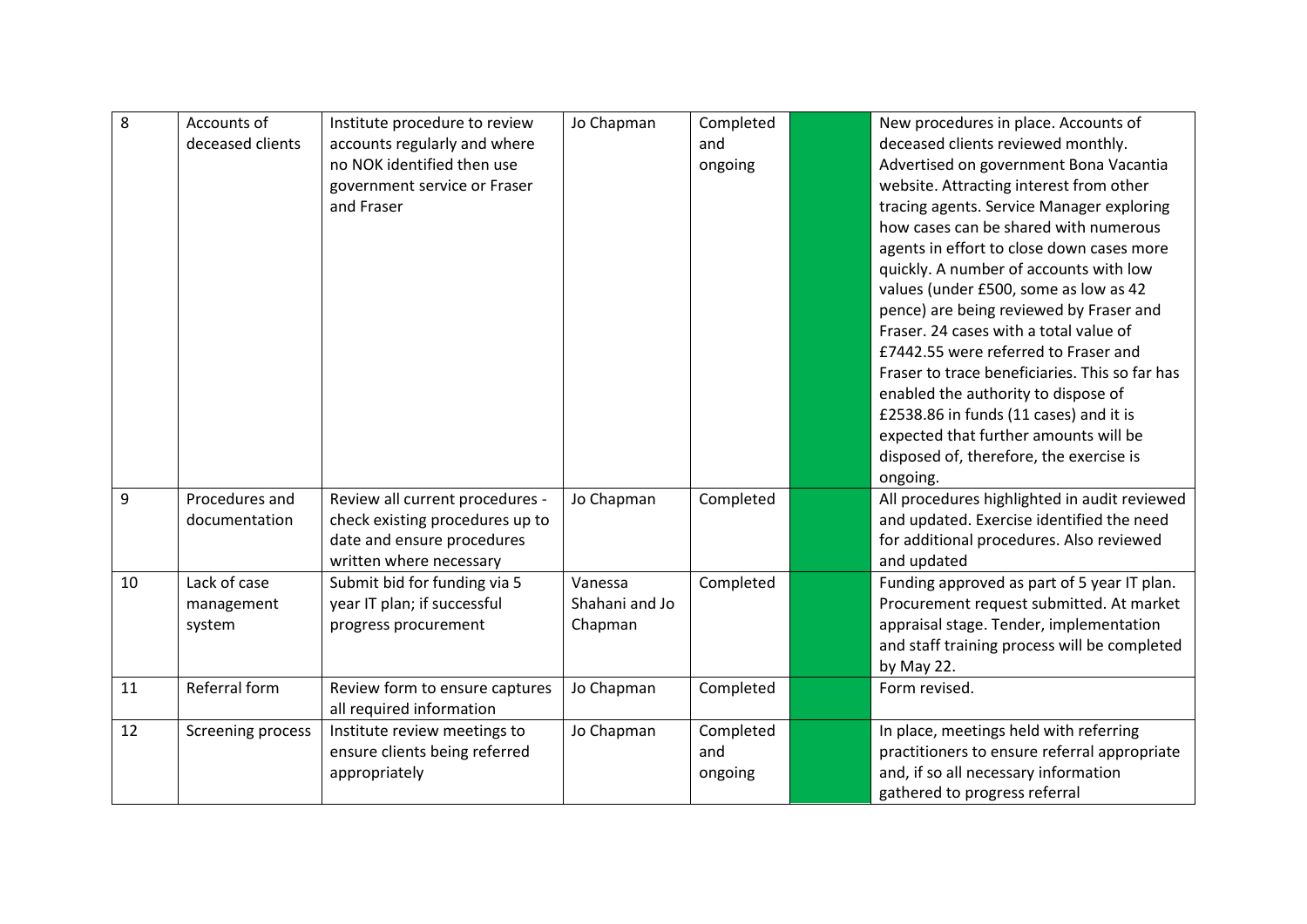| 13 | <b>Benefit</b><br>maximisation  | Recruit additional resource to<br>review client accounts to<br>ensure all claiming benefits<br>entitled to                         | Jo Chapman<br>and Vanessa<br>Shahani                       | 31/05/2021       | 6 month resource moved from Customer<br>Payment and Debt Team to lead reviews                                                   |
|----|---------------------------------|------------------------------------------------------------------------------------------------------------------------------------|------------------------------------------------------------|------------------|---------------------------------------------------------------------------------------------------------------------------------|
| 14 | End to end review               | Source and commission<br>independent reviewer to carry<br>out an end to end review of the<br>whole appointeeship process           | Vanessa<br>Shahani                                         | w/c<br>7/06/2021 | Brief agreed with internal audit. Start date<br>7/6/21. Reviewer completed all interviews<br>and currently writing up findings. |
| 15 | Information on<br>"Staff Stuff" | Review information on "Staff<br>Stuff" to identify whether it<br>could be improved.                                                | Jo Chapman,<br>Prisca<br>Mascarenhas<br>and Louise<br>Ryan | 14/07/2021       | Accounts Payable pages reviewed and<br>updated with revised forms. Care Manager<br>guide reviewed and updated on ASC pages      |
| 16 | Draft report                    | Discussion draft report with key<br>internal stakeholders, agree any<br>further action needed with<br>reviewer prior to finalising | Vanessa<br>Shahani/Glenda<br>Chambers                      | 30/07/2021       | Summer leave may impact deadlines                                                                                               |
| 17 | Report<br>recommendations       | Review report<br>recommendations with key<br>internal stakeholders                                                                 | Vanessa<br>Shahani                                         | 27/08/2021       | Summer leave may impact deadline                                                                                                |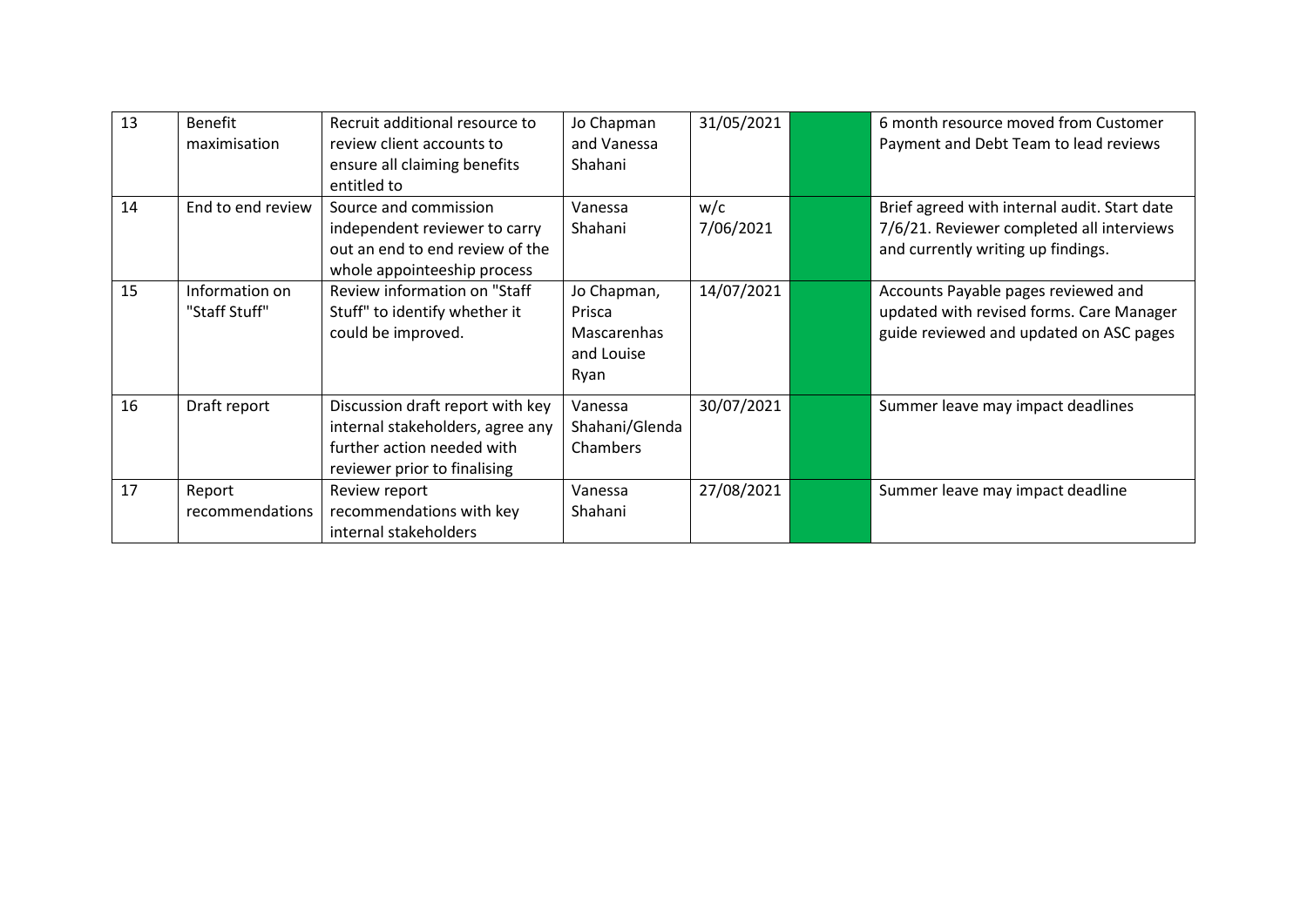| 18 | Missing<br>documentation                 | Review all information held on<br>shared drive and emails for all<br>clients and ensure filed<br>correctly | Jo Chapman                                                 | 30/09/2021 | All client files reviewed at time of first audit<br>to ensure B57s filed in correct folder.<br>Additional resource secured till end<br>September to support this process.<br>Currently 120 out of 283 client folders<br>reviewed. This activity has been<br>complemented with weekly team meetings<br>led by the Service Manager which include<br>reminders of the importance of accurate<br>filing.<br>As well as taking the opportunity to ensure<br>that new procedures are embedded as<br>BAU. A folder checklist has been produced<br>to ensure each client file contains the<br>required information. Follow up testing<br>confirmed that all B57 forms (DWP form<br>giving SCC authority to act as appointee)<br>were either already filed (9/10) or in<br>process of being done (1/10) so audit closed<br>action. |
|----|------------------------------------------|------------------------------------------------------------------------------------------------------------|------------------------------------------------------------|------------|---------------------------------------------------------------------------------------------------------------------------------------------------------------------------------------------------------------------------------------------------------------------------------------------------------------------------------------------------------------------------------------------------------------------------------------------------------------------------------------------------------------------------------------------------------------------------------------------------------------------------------------------------------------------------------------------------------------------------------------------------------------------------------------------------------------------------|
| 19 | Agency clients                           | Review to see if still required to<br>be supported as appointees                                           | Anne<br>Flanagan/Prisca<br>Mascarenhas                     | 30/09/2021 | 17 clients required reassessment initially. 3<br>had passed away; 1 transferred to<br>appointeeship, 1 retained as agency client.<br>12 clients remain to be reassessed.                                                                                                                                                                                                                                                                                                                                                                                                                                                                                                                                                                                                                                                  |
| 20 | Emergency and<br>extra money<br>requests | Extra and emergency payments<br>- review of decision making<br>process                                     | Jo Chapman,<br>Prisca<br>Mascarenhas<br>and Louise<br>Ryan | 30/09/2021 | Review roles and responsibilities between<br>ASC and Client Monies team to determine<br>the most appropriate decision making<br>process in respect of these payments                                                                                                                                                                                                                                                                                                                                                                                                                                                                                                                                                                                                                                                      |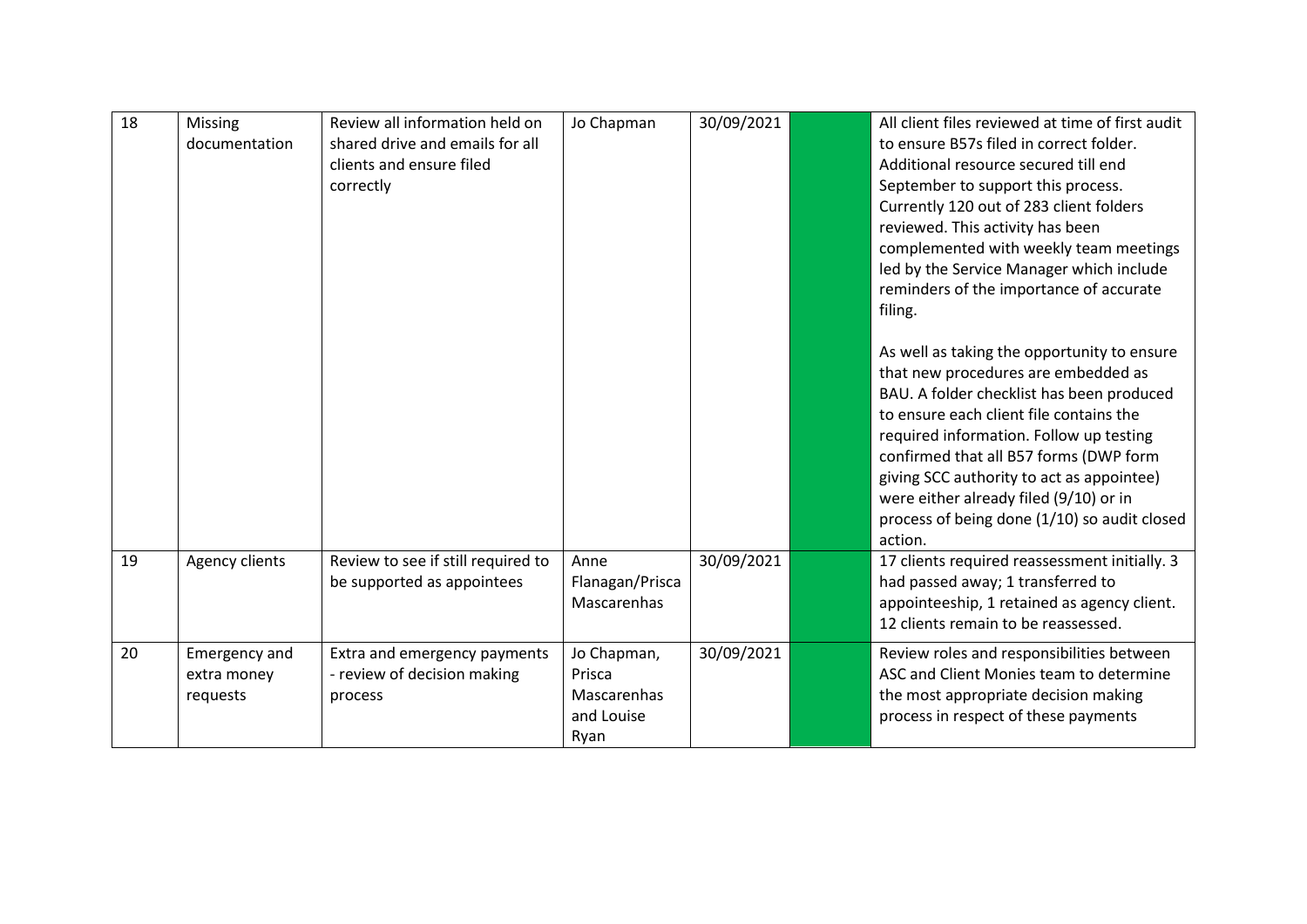| 21 | Transfers to    | Review clients waiting to be      | Anne            | 30/09/2021 | Word template designed to review clients.      |
|----|-----------------|-----------------------------------|-----------------|------------|------------------------------------------------|
|    | Deputyships     | transferred to HCC deputyship     | Flanagan/Prisca |            | There are two categories of clients to be      |
|    |                 | service and progress              | Mascarenhas     |            | reviewed, those with balances over £23K        |
|    |                 |                                   |                 |            | and those with balances between £16K and       |
|    |                 |                                   |                 |            | £23K.In the first category there were 16       |
|    |                 |                                   |                 |            | clients initially requiring review. 3 recently |
|    |                 |                                   |                 |            | passed away, 9 to be passed to Deputyship      |
|    |                 |                                   |                 |            | (HCC), 1 to be passed to family deputyship,    |
|    |                 |                                   |                 |            | 1 client account fallen below £23K leaving 2   |
|    |                 |                                   |                 |            | outstanding. Of the second category, there     |
|    |                 |                                   |                 |            | were 43 clients to be reviewed of which 20     |
|    |                 |                                   |                 |            | reviews are outstanding.                       |
| 22 | Charging policy | Seek legal advice about process   | Vanessa         | 30/09/2021 | Legal advice sought and consultation           |
|    |                 | to be followed. Research          | Shahani         |            | process confirmed. Discussions with ASC        |
|    |                 | charging policies elsewhere.      |                 |            | Transformation Lead and agreed to include      |
|    |                 | Discuss links to potential        |                 |            | charging for appointeeships as part of wider   |
|    |                 | consultation ASC charging         |                 |            | ASC charging consultation. Research carried    |
|    |                 | policies. Produce accompanying    |                 |            | out into charging models of other              |
|    |                 |                                   |                 |            |                                                |
|    |                 | <b>Equality and Safety Impact</b> |                 |            | authorities. Business case for charging in     |
|    |                 | Assessment (ESIA).                |                 |            | progress - can only be finalised when          |
|    |                 |                                   |                 |            | outcome of independent review known.           |
| 23 | Implementation  | Produce and agree                 | Vanessa         | 30/09/2021 | Discussions will need to ensure necessary      |
|    | plan            | implementation plan with key      | Shahani         |            | alignment with Adult Social Care               |
|    |                 | internal stakeholders, seeking    |                 |            | transformation                                 |
|    |                 | advice as necessary e.g. HR,      |                 |            |                                                |
|    |                 | Legal                             |                 |            |                                                |